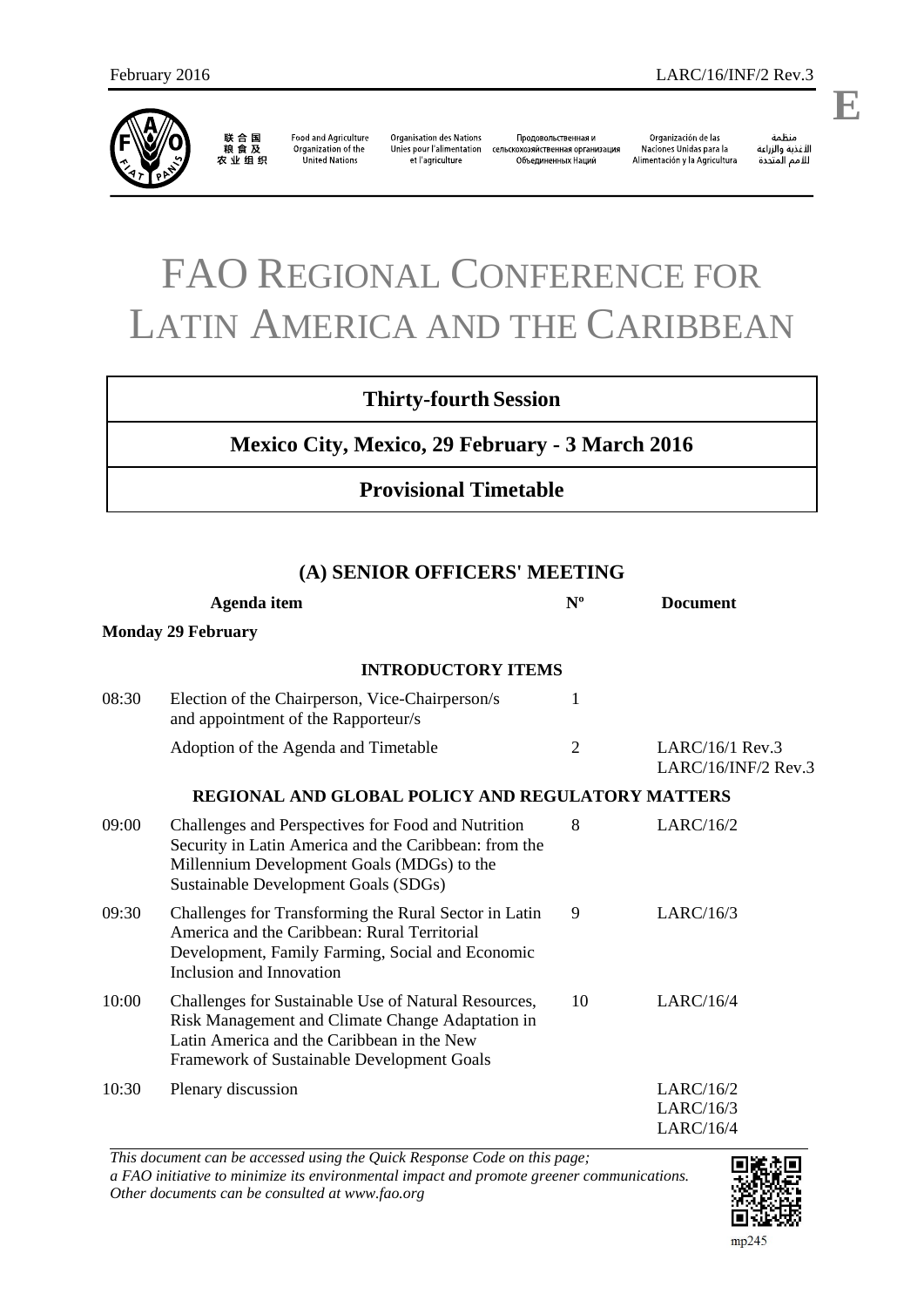| Agenda item |                                                                                                           | $N^{\mathrm{o}}$ | <b>Document</b> |
|-------------|-----------------------------------------------------------------------------------------------------------|------------------|-----------------|
| 11:30       | The State of Food Insecurity in the World (SOFI)                                                          |                  | LARC/16/INF/8   |
| 12:15       | Follow-up to the Second International Conference on<br>Nutrition (ICN2)                                   |                  | LARC/16/INF/9   |
|             | PROGRAMME AND BUDGET MATTERS                                                                              |                  |                 |
| 14:30       | Report on FAO activities in the Region 2014-15                                                            |                  | LARC/16/INF/10  |
| 14:50       | Results and Priorities for FAO in the Latin America and<br>Caribbean Region and Regional Strategic Review | 11               | LARC/16/5       |
| 15:10       | Decentralization and Decentralized Offices Network                                                        | 12               | LARC/16/6       |
| 15:30       | Multi-year Programme of Work for the Regional<br>Conference for Latin America and the Caribbean           | 13               | LARC/16/7       |
| 15:50       | Summary of the recommendations of Regional<br><b>Technical Commissions</b>                                |                  | LARC/16/INF/11  |
| 16:10       | Subregional consultations                                                                                 |                  |                 |
|             | <b>Tuesday 1 March</b>                                                                                    |                  |                 |
| 08:30       | Subregional consultations results                                                                         |                  |                 |
| 10:00       | Discussion and adoption of the draft Report                                                               |                  |                 |
|             | <b>OTHER MATTERS</b>                                                                                      |                  |                 |
| 11:30       | Date and place of the 35th Regional Conference for<br>Latin America and the Caribbean                     | 14               |                 |
|             | Any other matters                                                                                         | 15               |                 |
| 12:00       | Meeting of the Director-General with Heads of<br>Delegations                                              |                  |                 |
|             | (B) MINISTERIAL MEETING                                                                                   |                  |                 |
| 14:30       | <b>Opening of Ministerial Session</b>                                                                     |                  |                 |
| 15:30       | Statement by the Director-General                                                                         | 3                | LARC/16/INF/4   |
| 16:00       | Statement by the Independent Chairperson of the FAO<br>Council                                            | $\overline{4}$   | LARC/16/INF/5   |
| 16:30       | Statement by the Chairperson of the 33rd Regional<br>Conference for Latin America and the Caribbean       | 5                | LARC/16/INF/6   |
| 17:00       | Statement by the Chairperson of the Committee on<br>World Food Security (CFS)                             | 6                | LARC/16/INF/7   |
|             |                                                                                                           |                  | LARC/16/INF/14  |
| 17:30       | Special event. Agriculture and Public Health: Alliance<br>for an adequate diet                            |                  |                 |